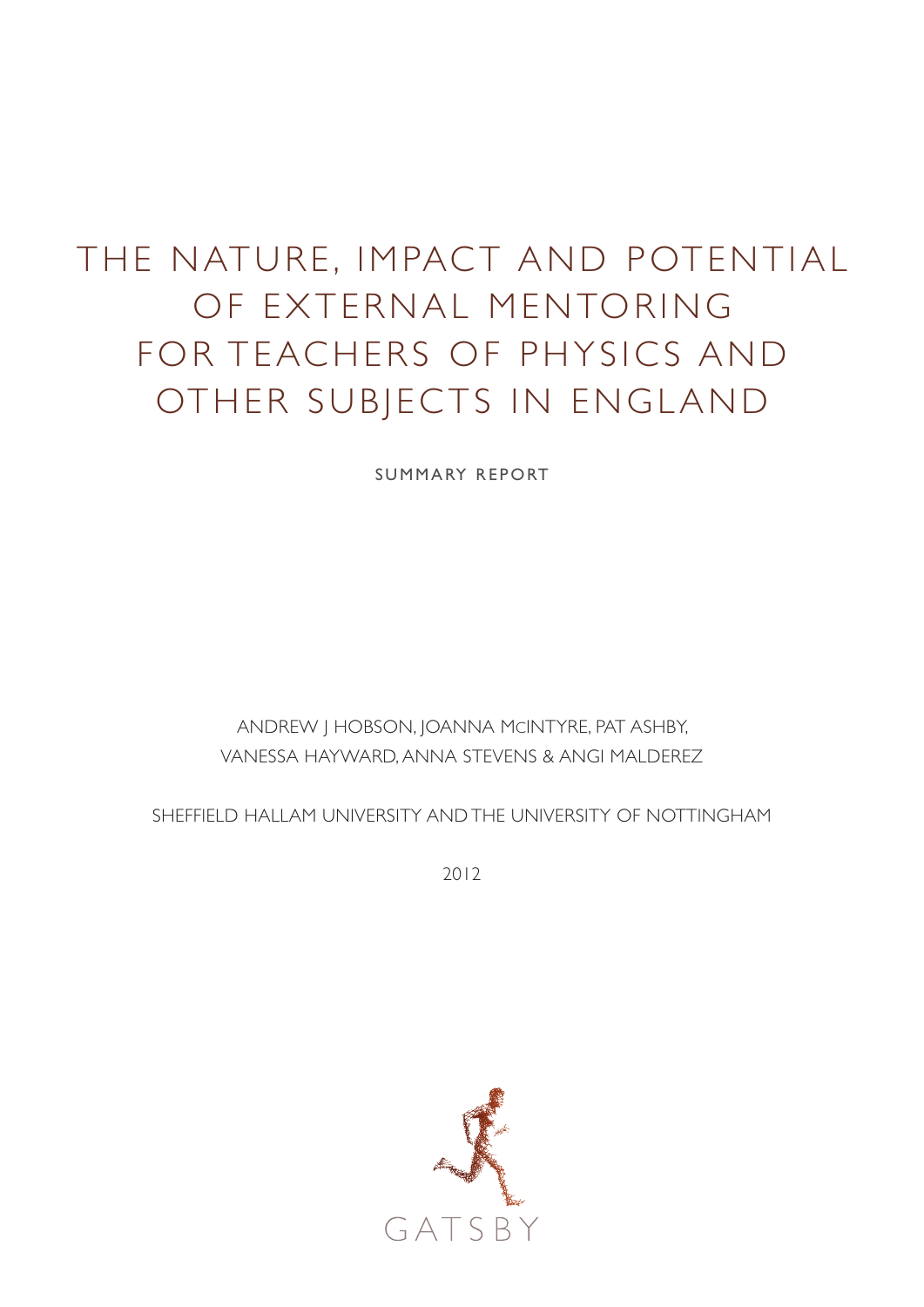# 1. INTRODUCTION

This brief report summarises the main findings of the 'Modes of Mentoring and Coaching' (MoMaC) research project, an investigation into the nature, impact and potentially broader applicability of the work of regional, subject specialist mentors associated with three national support programmes for teachers of secondary science in England, which are briefly outlined below.<sup>1</sup>

# *The Physics Enhancement Programme (PEP)*

PEP, which was first introduced in its pilot phase in 2004, aimed to support graduates who do not have a traditional physics degree and to equip them with the necessary skills and subject knowledge to become specialist physics teachers. It began with a six month physics enhancement course (PEC) provided by a higher education institution (HEI), after which those who successfully completed the PEC went on to undertake a programme of initial teacher preparation (ITP). During the pilot phase of PEP, the Institute of Physics (IOP) appointed a number of experienced teachers of physics to act as part-time, regionally based providers of what has been described as 'light touch' mentoring (Shepherd, 2008). Participants could access this for up to two years after the completion of the PEC, which normally took them to the end of their first year in teaching and the completion of their newly qualified teacher (NQT) induction period. Physics Enhancement Courses (without the external mentoring component of PEP) now form part of a wider government-funded national programme of Subject Knowledge Enhancement (SKE) courses covering mathematics, physics and chemistry.

## *The Science Additional Specialism Programme (SASP)*

SASP, launched in 2007, was an accredited programme of continuing professional development (CPD) designed to enhance practising science teachers' knowledge of either physics or chemistry where this was not their original specialism. Again the courses were led by HEIs and supported by the IOP, and also in this case by the Royal Society for Chemistry (RSC). The mentoring component of SASP was, as for PEP, envisaged as 'light touch', with contact intended to be periodic rather than intensive and to have an element of flexibility and a '*greater component of schoolbased visits*' (Shepherd, 2008: 5). Contact between mentors (Regional Advisors) and mentees was envisaged as continuing for two years. SASP became nationally available in 2009 and, as with PEP, now forms part of the wider SKE programme for new, existing and returning teachers.

#### *The Stimulating Physics Network (SPN)*

The SPN, funded by the Department for Education (DfE), is a support network for teachers and pupils of physics in England, set up and run by a partnership of the IOP and the Science Learning Centres. One of the major components of the SPN is provided through the work of 23 Teaching and Learning Coaches (TLCs). Each TLC is employed on a part-time basis to provide bespoke programmes of support for the teaching and learning of physics in each of 12 schools in their region. The schools were identified as in need of support on the basis of criteria such as a low  $t$ ake-up of A-level physics and the absence of specialist<sup>2</sup> physics teachers. The role

<sup>1</sup> For further information about the MoMaC research, please contact Professor Andrew Hobson (Sheffield Hallam University): A.Hobson@shu.ac.uk

<sup>&</sup>lt;sup>2</sup> It should be noted that there is presently no agreed definition or usage of the terms 'specialist' and 'non-specialist' teacher (SCORE, 2011). For the purposes of the MoMaC research, subject specialists were considered to be those who had studied the subject in question as a major component of an undergraduate and/or postgraduate degree, though this working definition may not have been shared by all of our research participants.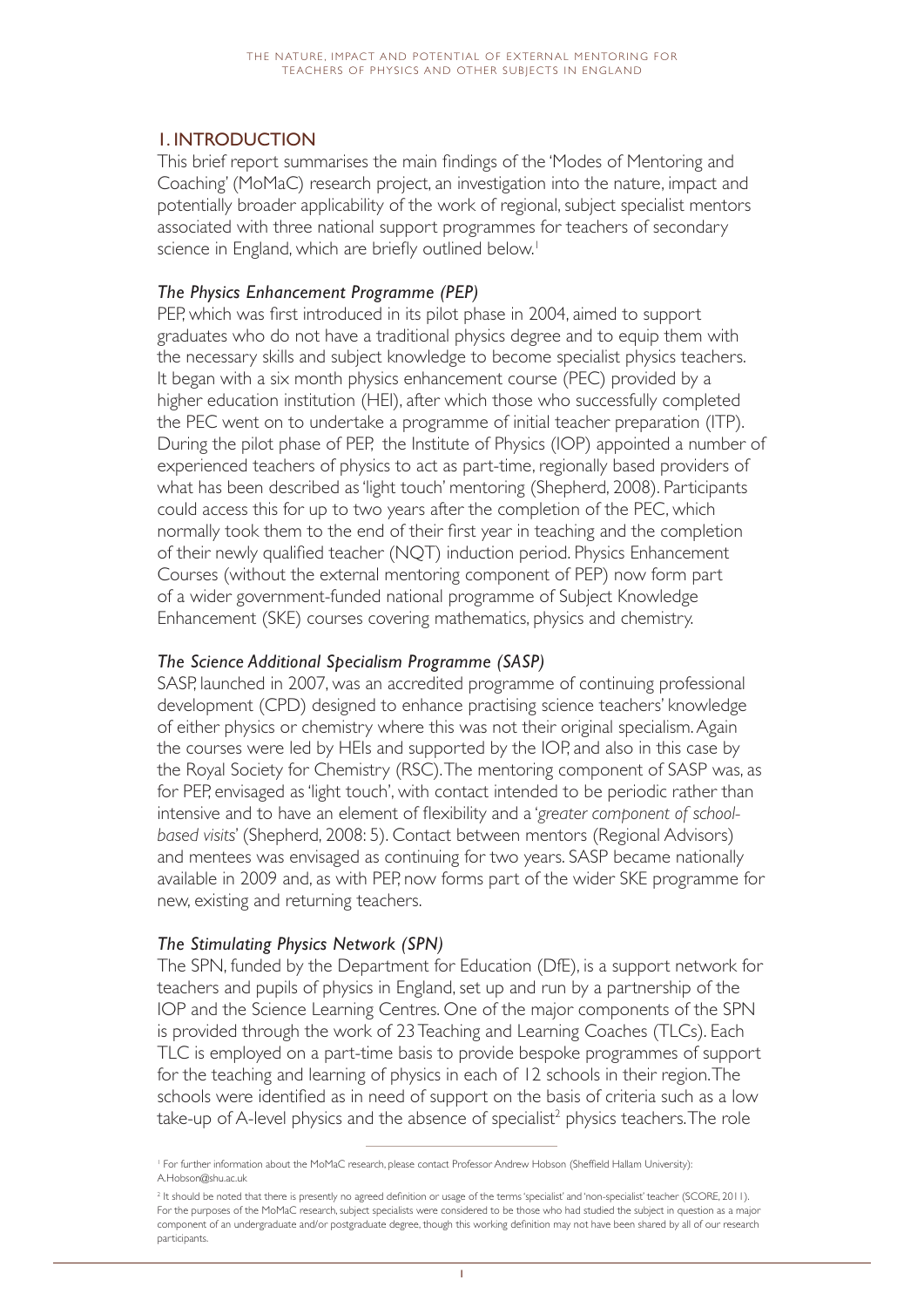of TLCs is thus quite broad and includes 'whole-department' and 'whole-school' support, but our interest for this study relates to TLCs' support for teachers' continuing professional development (CPD), and in particular any one-to-one or group coaching or mentoring that they undertake.

We refer collectively to PEP Regional Support Mentors, SASP Regional Advisors and SPN TLCs as 'external mentors' (EMs), to signal the contrast between this support role and that of the more usual school- or institution-based (internal) mentors. For the purposes of this study, mentoring was taken to refer to the support provided by '*a more experienced practitioner (mentor), designed primarily to assist the development of the mentee's expertise and to facilitate their induction into the culture of the profession*' (Hobson *et al*., 2009: 207). This definition encompasses the narrower concept of coaching, which we see as relating more specifically to support for assisting mentees' skill development (Malderez & Bodoczky, 1999; Hopkins-Thompson, 2000).

# 2. RESEARCH DESIGN AND METHODS

The MoMaC research employed a *sequential mixed method design* (Tashakkori & Teddlie, 1998), beginning with a scoping phase (in early/mid 2010), which informed a 'qualitative' research phase (2010-11), which in turn informed a 'quantitative' research phase (autumn 2011). The *scoping phase* began with a review of existing literature, analysis of existing datasets and informal interviews with relevant stakeholders associated with the programmes under investigation.

The first strand of the *qualitative phase* of the research involved part-structured interviews with:

- external mentors from the PEP, SASP and SPN programmes, and
- mentees from across the same programmes, to elicit these participants' experiences and perceptions of external mentoring; and
- PEP and SASP participants who had not had access to an external mentor, to explore their views about the potential value of external mentor support which was not currently available to them.

The second strand of the qualitative research phase comprised case studies of the work of six external mentors of teachers of physics (2 PEP, 2 SASP, 2 SPN), involving:

- direct observation of a sample of face-to-face mentoring, and/or the collection of data relating to 'remote' mentoring – notably email communication between mentor and mentee;
- follow-up, part-structured interviews with mentors and mentees.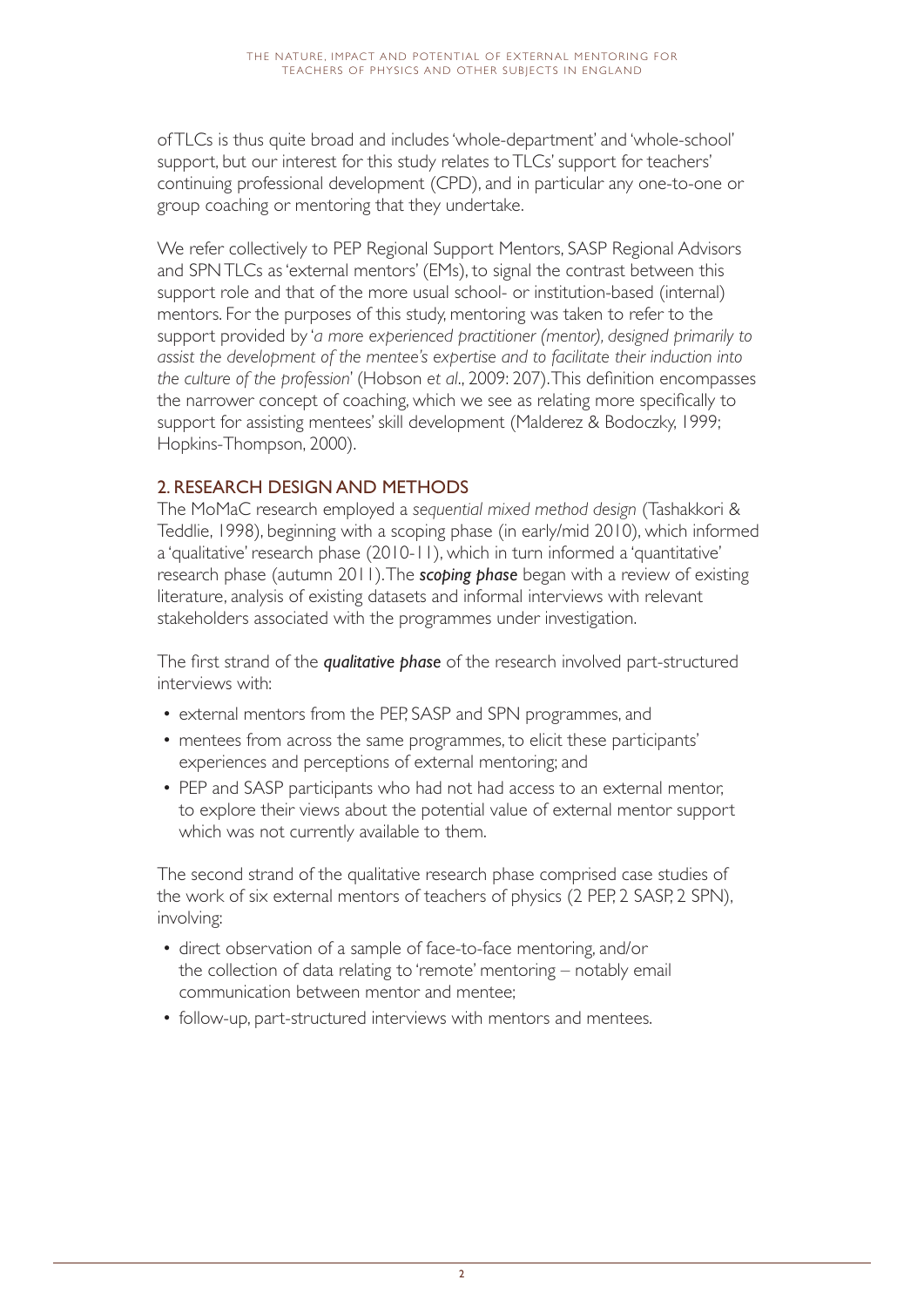Table 1 below provides a summary of all interviews conducted for the qualitative research phase.

|                                              |         | study interviews)* study interviews) | study interviews) | PEP (including case SASP (including case SPN (including case Total (including case<br>study interviews) |
|----------------------------------------------|---------|--------------------------------------|-------------------|---------------------------------------------------------------------------------------------------------|
| Mentors / TLCs                               | 5 (6)   | $6+ (7)$                             | 8(11)             | 19 (24)                                                                                                 |
| Mentees                                      | 19 (22) | $9 \pm (14)$                         | 19 (26)           | 47 (62)                                                                                                 |
| 'Unmentored'<br>PEP and SASP<br>participants | 6       |                                      | N/A               | 10                                                                                                      |
|                                              |         |                                      |                   | Total 76 (96)                                                                                           |

#### Table 1 Interviews conducted

\* Some mentees who took part in the case study work had not previously been interviewed, whereas all case study mentors/TLCs had previously been interviewed.

†Two of the SASP mentors were supporting teachers of Chemistry.

‡Two of the SASP mentees were being supported for their teaching of Chemistry, the remainder for Physics.

Data for the *quantitative research phase* were generated via the Teacher Voice Omnibus (online) Survey, administered by NFER in autumn 2011. Informed by the emergent outcomes of our qualitative analyses, and in collaboration with NFER colleagues, the MoMaC research team developed a number of questions to be included in the survey of a national panel of primary and secondary teachers. These questions were designed to explore:

- the extent to which teachers of physics and other sciences were typical or untypical of those of other subjects nationally, in relation to the matters explored in our research;
- the extent to which teachers of other subjects and at different stages of development might benefit from the kinds of 'external mentoring' support associated with the PEP, SASP and SPN programmes; and
- the factors which might encourage or discourage teachers from accessing such support, were it to be available.

The survey was completed by practising teachers from 1210 schools in the maintained sector in England. The teachers were drawn from the full range of roles in primary and secondary schools, from head teachers to newly qualified class teachers. Of the total number of respondents to the survey (1558), 54 per cent were from primary and 46 per cent from secondary schools. Further information about the sample is provided in Table 2 below.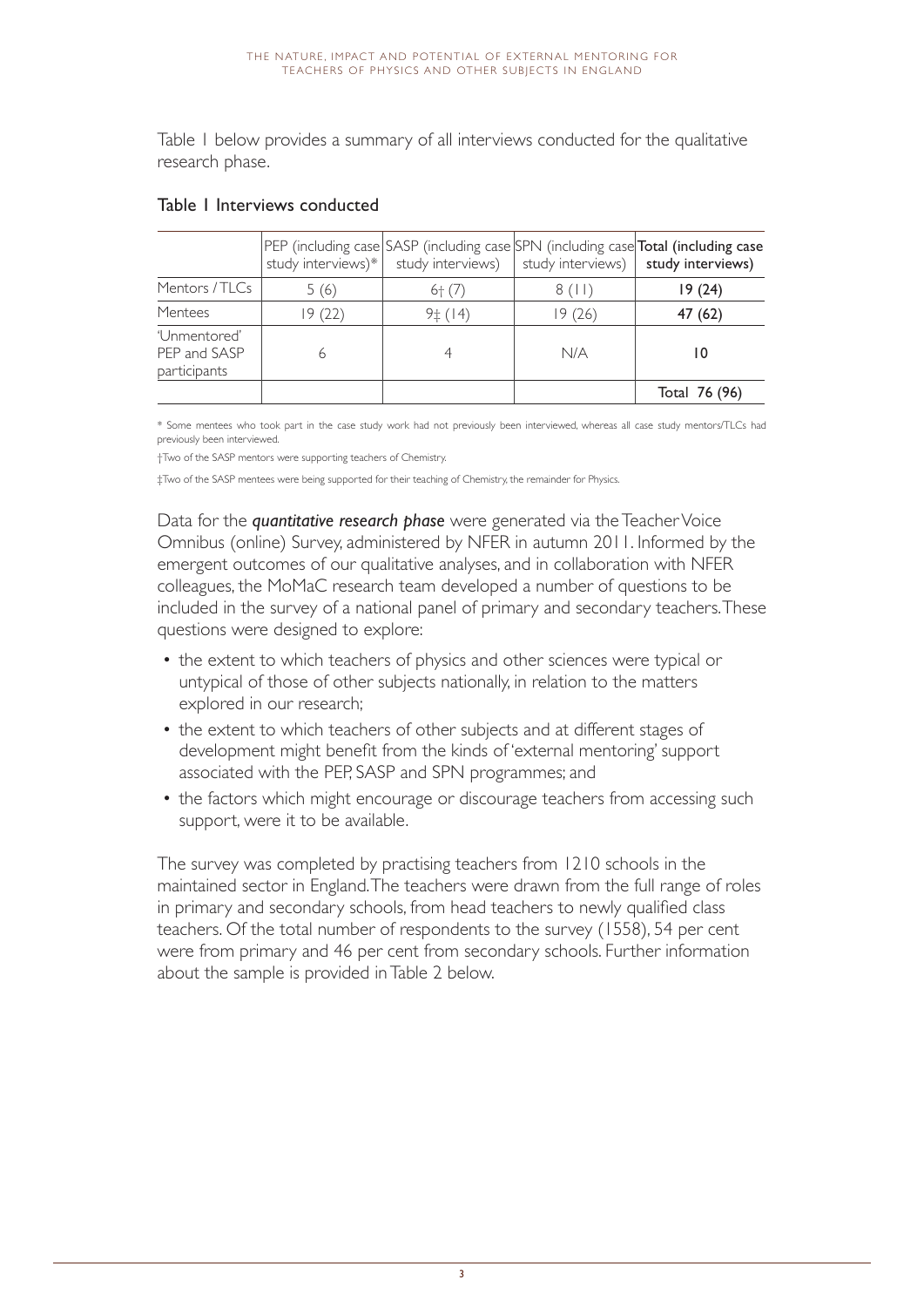#### Table 2 The survey sample

|                    | Total sample | Achieved sample | Response rate<br>(per cent) |
|--------------------|--------------|-----------------|-----------------------------|
| Primary teachers   | 4054         | 849             |                             |
| Secondary teachers | 3527         | 709             |                             |
| Total              | 7581         | 558             |                             |

Survey data were analysed via SPSS software, using both descriptive and inferential statistics. In presenting descriptive and aggregated statistics, we report both actual and weighted percentage responses to particular questions, where the latter figures could be considered to be more representative of the national population of primary and secondary teachers.<sup>3</sup> Regarding the use of inferential statistics, standard non-parametric tests such as the chi-square test were employed to investigate whether emergent findings, such as associations or differences between different variables or categories of respondent, were likely or unlikely to have occurred through chance alone, and whether such findings within our sample might reasonably be inferred to the wider population of teachers in England. A probability or p-value of less than five per cent ( $p$ <0.05) suggests that the finding is statistically significant or unlikely to have occurred by chance alone.

# 3. TYPES OF SUPPORT PROVIDED BY EXTERNAL MENTORS

#### *Types and frequency of contact*

Across the PEP, SASP and SPN programmes, the most common forms of contact between external mentors (EMs) and the student or qualified teachers (mentees) they were supporting took place on a *face-to-face* basis and via *e-mail*.

- Some mentoring and support also occurred through telephone conversations.
- A minority of mentors and mentees communicated via text messaging and/ or social networking sites such as Facebook.
- Face-to-face contact included both one-to-one meetings between the mentor and mentee (often at the mentee's school, occasionally at the mentor's) and group meetings.
- Group meetings were sometimes formal occasions such as school-based workshops for groups of physics teachers, and sometimes more informal get-togethers such as evening meals or visits.
- Other opportunities for face-to-face contact between mentors and mentees occurred at various events, including regional and national conferences, such as the Association for Science Education (ASE) annual conference.

While the balance between the different forms of contact outlined above varied to some extent across individual mentors within each of the programmes, there were also general differences of emphasis across these, partly reflecting the intended aims of the programmes and the particular briefs of the PEP mentors, SASP regional advisors and SPN TLCs. For example:

SASP mentors tended to undertake more school visits to work with individual mentees than their PEP counterparts;

 $3$  The weightings were applied to the data to compensate for an under-representation of teacher respondents from schools judged to have lower socio-economic status, based on pupils' eligibility for free school meals. Further information is provided in the accompanying full report.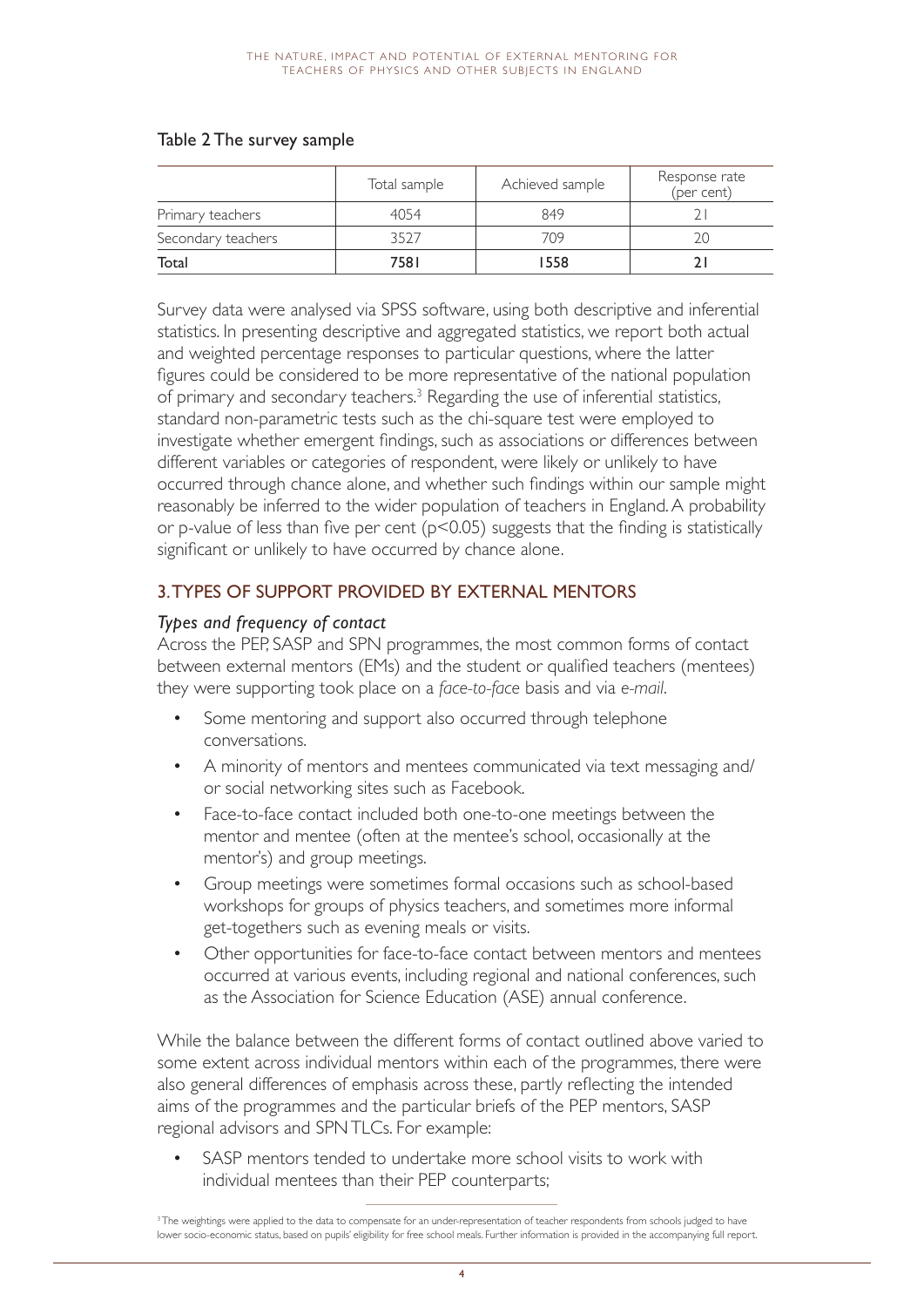- PEP mentors were more likely to engage in email communication and informal get-togethers with their mentees;
- TLCs were much more likely than the other EMs to engage groups of physics teachers in school-based workshops, and less likely to support individual mentees via more remote forms of communication such as email.

The *frequency of contact* between EMs and mentees varied over time, according to need, and depending on the type of contact involved.

 • While some teachers who were eligible for EM support did not take this up, for those who did, the contact typically ranged from once a week to once a term.

Across all three programmes, contact could be – and was – *initiated* by both mentees and EMs, though EMs would tend to make contact with and offer support to individual mentees (PEP and SASP) or through the school coordinator (SPN) if they had not heard from them for some time.

# *Types of support provided*

The MoMaC study data suggest that the majority of (if not all) PEP, SASP and SPN mentors tailored the support they provided to the individual needs of their mentees and the schools in which they were based. In general, though, EMs were found to address seven main kinds of support need amongst mentees, namely:

- (1) support for subject content knowledge;
- (2) support for subject pedagogy how to teach physics, or particular aspects of the physics curriculum in schools;
- (3) support for general pedagogy or teaching methodologies;
- (4) support for mentees' emotional wellbeing;
- (5) support for building mentees' confidence as teachers of physics;
- (6) support for developing mentees' resilience;
- (7) support for mentees' career progression.

In seeking to address these broad kinds of support need, EMs employed a large number of more specific support strategies as they saw appropriate<sup>4</sup>, including:

- modelling teaching and practical work;
- providing or facilitating access to teaching resources;
- helping mentees to use specialist equipment;
- helping mentees with lesson planning;
- help with planning schemes of work;
- team teaching with mentees;
- observing and having follow-up discussions about mentees' lessons;
- providing 'a shoulder to cry on' and enabling mentees to share confidences;
- helping mentees deal with specific problems;
- cultivating, and encouraging mentees to engage with, a peer network;

<sup>4</sup> Not all external mentors employed all of these strategies. For example (as we explain in our full report) not all mentors felt it appropriate to observe mentees' lessons.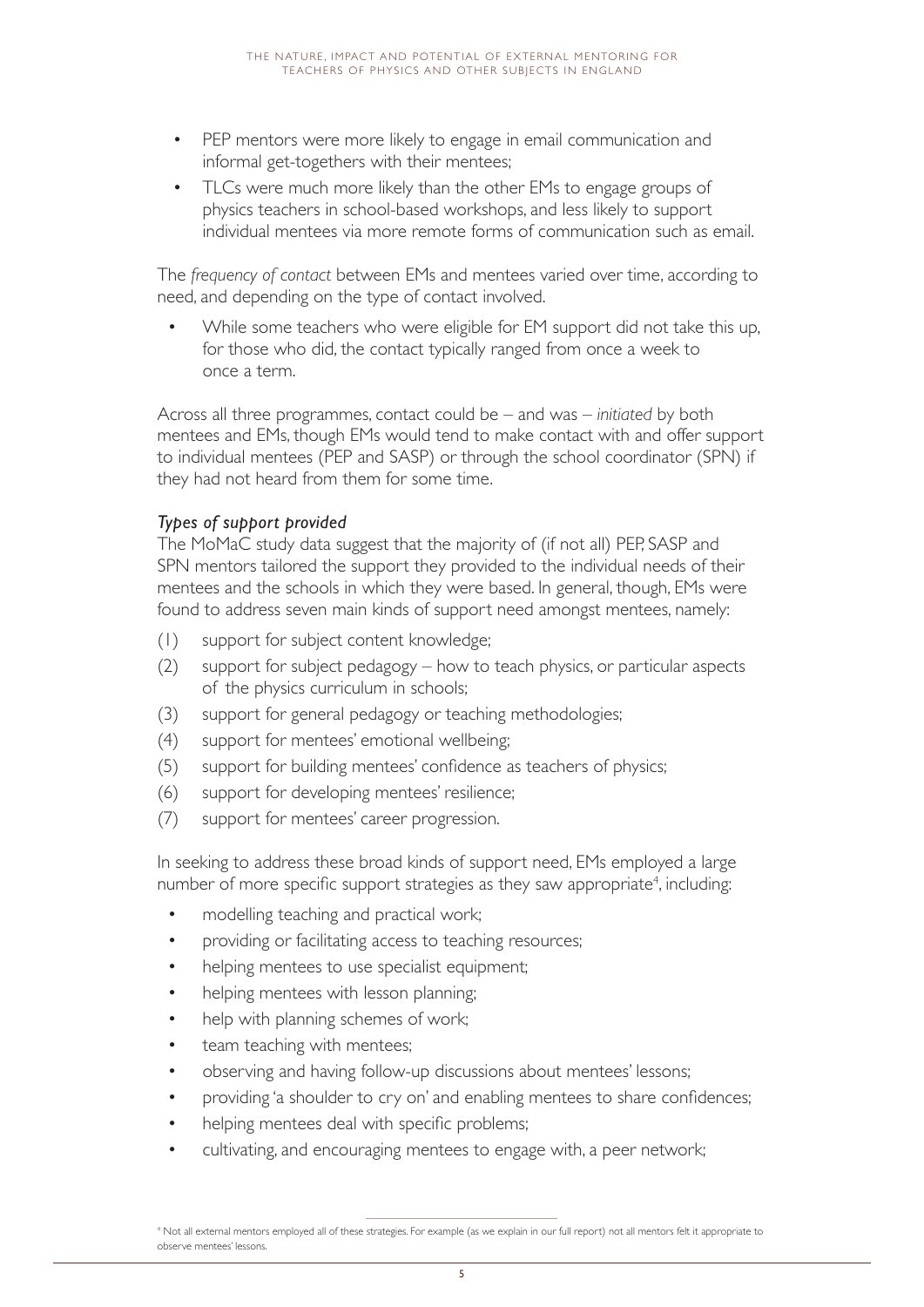• encouraging mentees to become part of the broader science community, for example through engagement with the ASE and IOP.

#### *Variation in support provision across the three programmes*

Apart from the general tendency for TLCs to work mostly with groups of teachers of physics in particular schools and for PEP and SASP mentors to work more with individual teachers, which reflects the differing aims of the programmes, in other respects the biggest variations in support provision occurred between PEP mentors on the one hand and SASP and SPN mentors on the other. In particular, PEP mentors tended to provide relatively less support for their mentees' subject content knowledge, and relatively more support for:

- general pedagogical knowledge;
- building mentees' resilience;
- mentees' career progression, notably through 'careers advice'; and
- the facilitation of peer networking amongst their mentees.

# 4. THE TAKE-UP OF EXTERNAL MENTORING

#### *PEP, SASP and SPN teachers who had access to an EM*

Across each of the PEP, SASP and SPN programmes, there was variable take-up of the EM support from eligible teachers and schools, while those who did engage with an EM did so to differing degrees.

Most external mentors we spoke to indicated that between one third and two thirds of eligible teachers and schools had taken advantage of the support.

Our data suggest that:

- some participants who did not take up the offer of EM support did not really need it because, for example, they already had appropriate support in their schools; while
- others were amongst those who needed it most but either did not recognise or did not feel able to admit to their support needs.

#### *Factors encouraging the take-up of external mentoring*

Our evidence suggests that the following factors were most influential in encouraging student and established teachers of secondary physics to take up the support of PEP, SASP and SPN mentors:

- (1) *limitations of existing support*, including a lack of appropriate support for teachers' subject content knowledge and/or subject pedagogy, sometimes because there were no physics specialists within their schools;
- (2) the role of the EM as a *supporter* rather than *assessor* of teachers'/trainees' teaching, which enabled many mentees to be more open about their professional development needs than they felt they could be with school-based mentors, colleagues or line managers, or with some university tutors associated with PEC, SASP or PGCE programmes;
- (3) the *personal attributes, qualities and characteristics* of EMs, including mentors' passion and enthusiasm for teaching physics, their knowledge, experience and expertise as teachers of physics, and their positive, encouraging, respectful,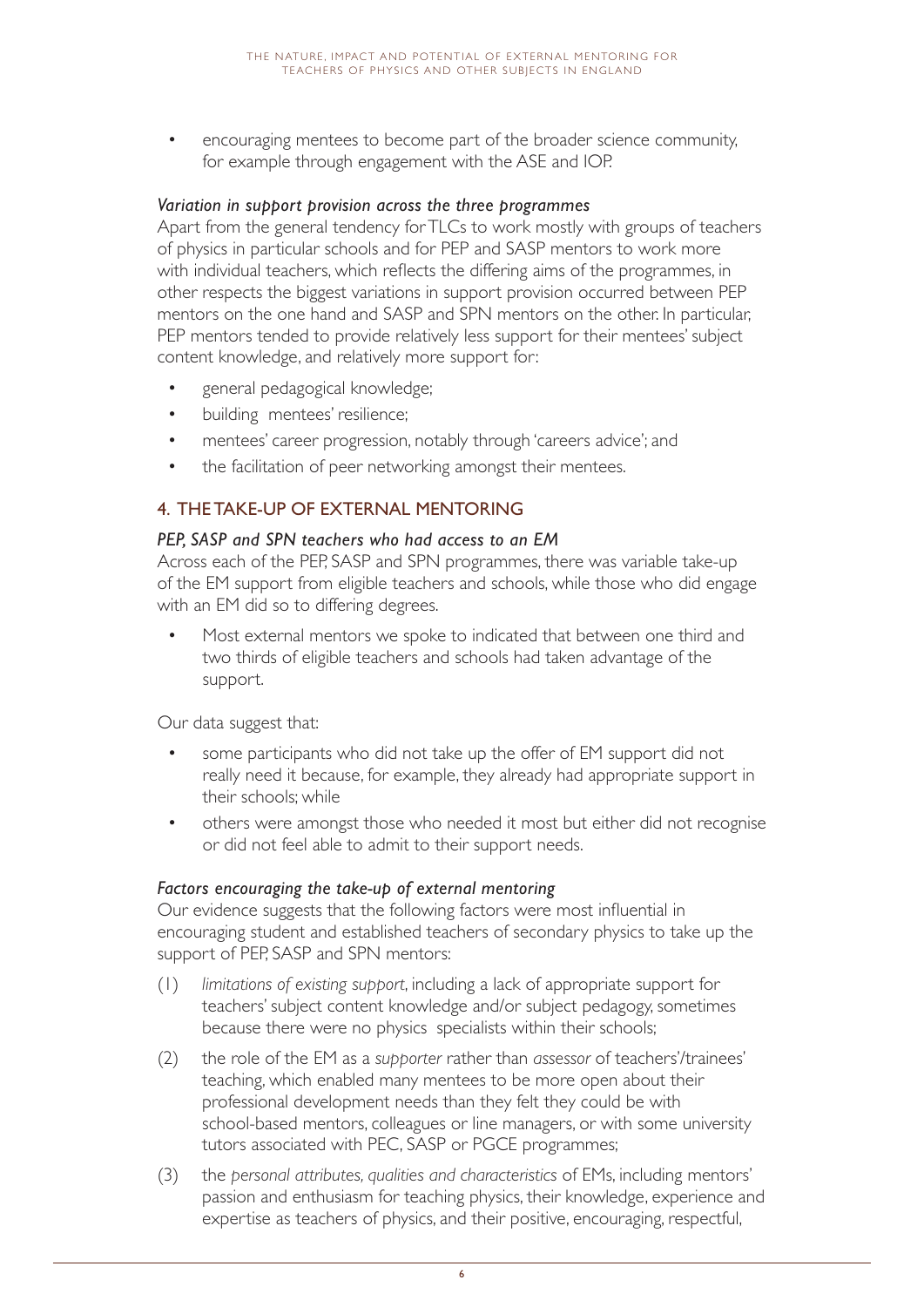supportive and non-judgmental manner;

(4) the fact that *EMs had more time available to them to support mentees*, relative to school based mentors or line managers, together with mentors' overt availability and mentees' ease of access to EMs.

When PEP and SASP participants who did not have access to an EM were asked what might encourage them to seek the support of an EM, were it to be available, the five most frequently mentioned responses related to:

- support to develop their subject content knowledge;
- additional support for their subject pedagogy;
- potential access to or help with teaching resources or equipment;
- a desire for an independent perspective on certain issues; and
- issues within their school making it hard to talk about any difficulties they were experiencing.

#### *Factors restricting the take-up of external mentoring*

Seven main factors help to explain why some trainees and teachers for whom EM support was available were not able or did not choose to take this up, or did so to only a limited extent;

- (1) time constraints in general and/or a lack of space in participants' school timetables;
- (2) geographical distance from the EM, which made visits and meeting problematic, especially given (1) above;
- (3) school-based gatekeepers not facilitating mentors' access to teachers, or vice versa;
- (4) mentees' satisfaction with existing means of addressing their needs;
- (5) mentees' self-sufficiency or confidence about their subject knowledge and pedagogy;
- (6) mentees' inability to recognise or reluctance to acknowledge particular support needs;
- (7) teachers/trainees and mentors not 'clicking' or 'getting on'.

When those PEP and SASP participants who did not have access to an external mentor were asked what might discourage them from seeking access to an EM, should the opportunity become available to them, the most common responses resonated with two of the considerations outlined above, namely:

- satisfaction with existing means of addressing support needs;
- time or timetabling constraints.<sup>5</sup>

<sup>5</sup> While the findings summarized in this section relate only to secondary teachers of physics associated with the PEP, SASP and SPN programmes, in Section 7 below we outline the factors which might encourage and discourage the take-up of EM support amongst primary and secondary school teachers of all subjects.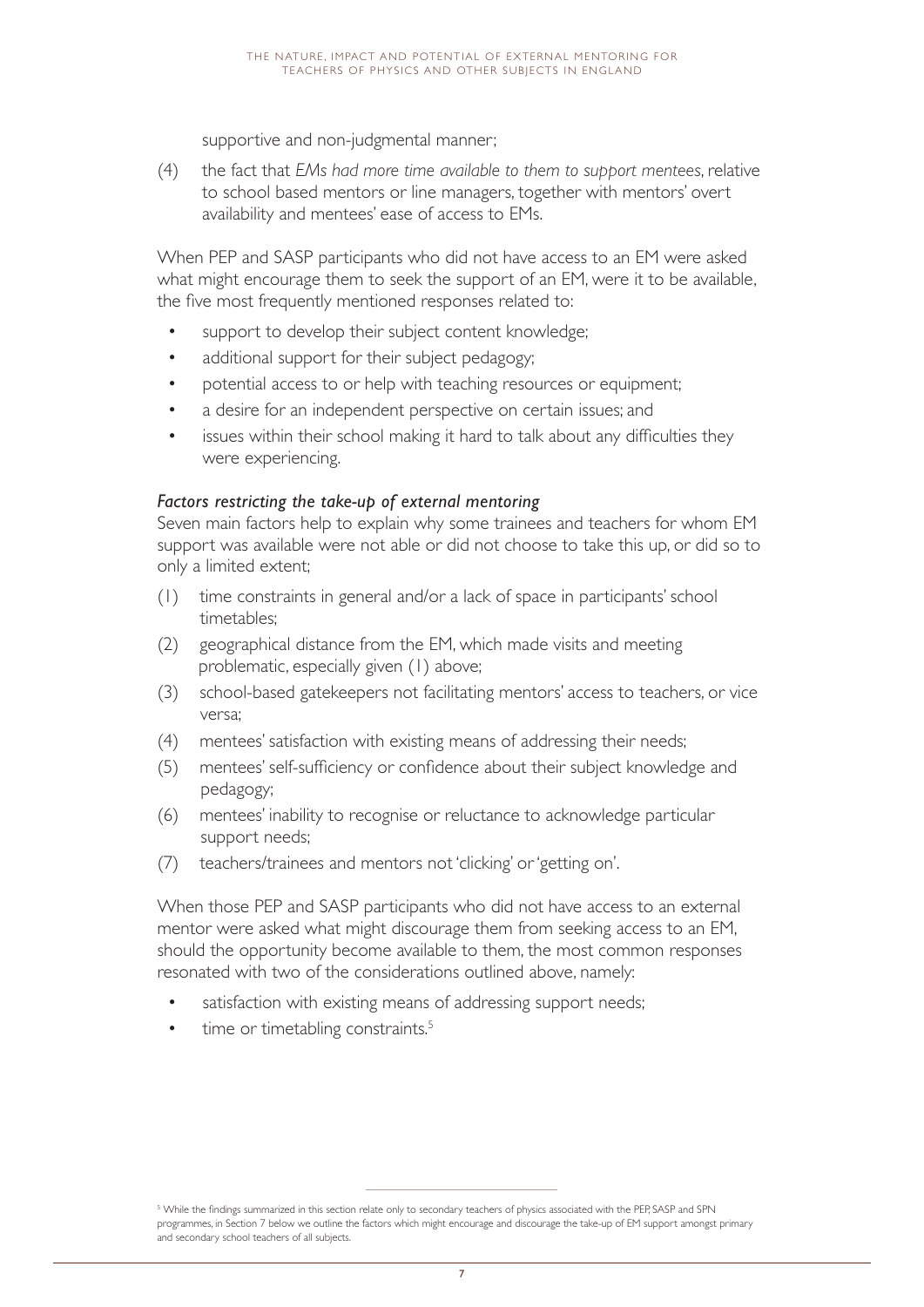# 5. THE IMPACT OF EXTERNAL MENTORING

#### *Did teachers consider the support of the external mentor helpful?*

Out of the 45 PEP, SASP and SPN physics teacher mentees whose interview transcripts we analysed and coded:

- 40 clearly indicated that they found the external mentoring support helpful;
- four had mixed feelings;
- only one considered that the support was not helpful.

For the five participants who did not give an unequivocal indication that the support of their EM was helpful, this can mostly be explained in terms of three of the factors identified earlier as discouraging some trainees and teachers from taking up EM support, namely:

- the opportunity to access existing sources of support, which they felt rendered the additional support of an EM superfluous;
- a lack of geographical proximity to the EM, tied up with time constraints; and
- a failure to 'click' with the EM.

#### *The reported benefits of external mentoring*

The MoMaC evidence suggests that there has been a significant positive impact of the work of PEP, SASP and SPN mentors on the teachers they have supported, and those teachers' schools. The main benefits of external mentoring include:

#### (1) Impact on mentees' professional knowledge and skill base, including

- Improved subject knowledge
- Improved knowledge of and ability to use technical equipment
- Increased commitment to professional development
- Increased awareness of regionally based opportunities for off-site learning for their pupils
- Increased reflection on practice

#### (2) Impact on teaching and learning, including

- Increased use of practical work in teaching physics and reduced reliance on textbooks
- More interesting, enjoyable and accessible lessons for pupils
- Increased focus on subject content by teachers<sup>6</sup>
- Enhanced pupil understanding and learning

#### (3) Emotional impact on mentees, including

- Increased confidence in their subject knowledge and teaching of physics
- Reassurance of having someone to whom they could turn in times of need
- Increased enjoyment of and enthusiasm for teaching
- Reduced anxiety or stress
- Overcoming isolation

<sup>&</sup>lt;sup>6</sup> For some teachers, this includes a reduced avoidance of subject matter which they had previously not properly understood.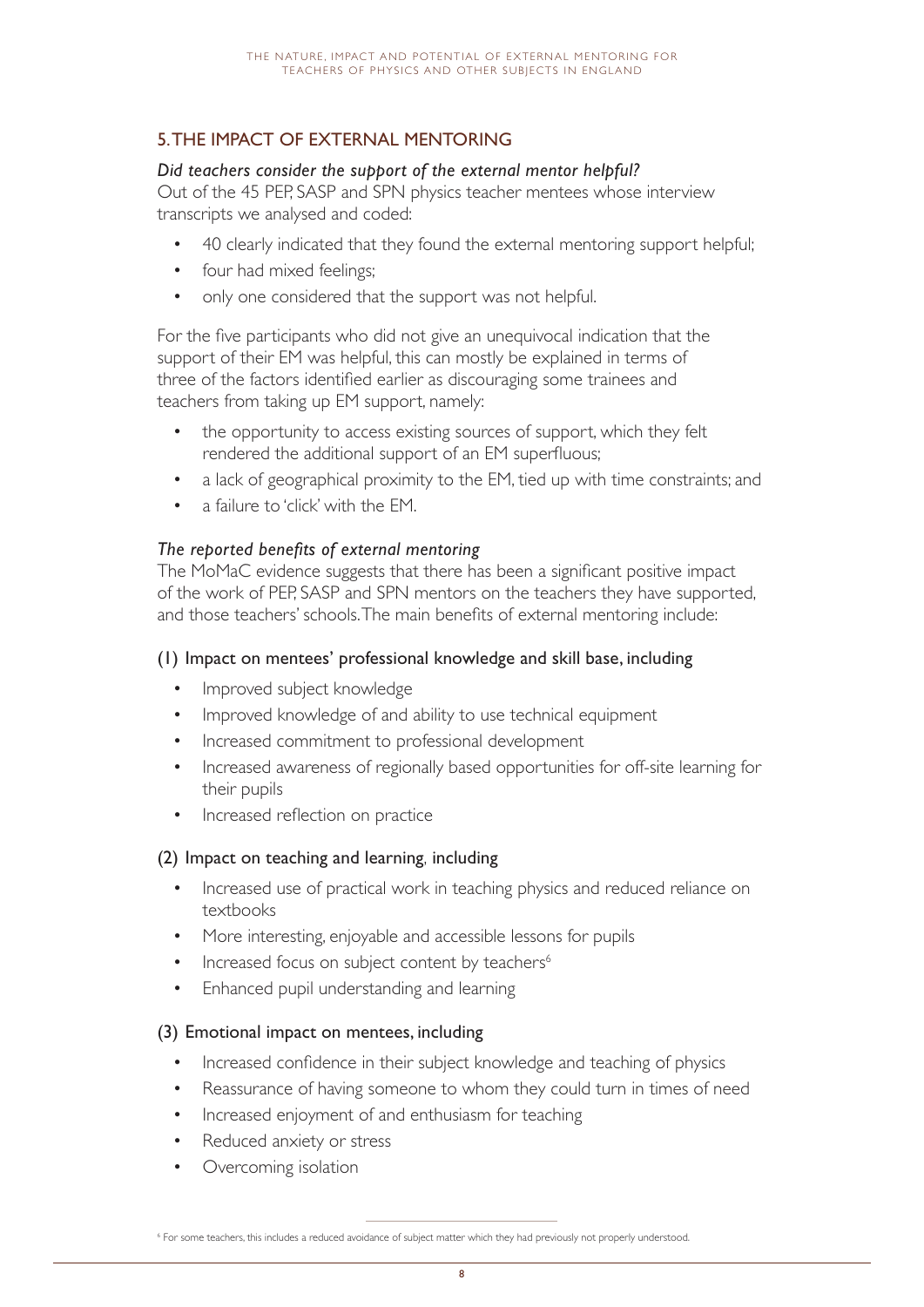#### (4) Enhanced recognition and career advancement, including

- Enhanced career progression or promotion prospects
- Becoming a 'leading light' within the department, to whom other teachers can go for support

#### (5) Impact on department, school and teaching profession, including

- The freeing up of some of the time of HoDs and other school-based subject specialists
- Increased discussion about Physics and teaching Physics within departments and schools
- Improved knowledge and expertise of laboratory technicians
- Enhanced teacher retention.

#### *Variation in the impact of external mentoring across PEP, SASP and SPN*

There were some variations across the three programmes with regard to the benefits of external mentoring. For example:

- PEP mentees were more likely than SASP and SPN mentees to report that EM support had helped them overcome isolation;
- PEP mentees were also more likely to report that external mentoring had influenced their retention and likelihood of remaining in the teaching profession;
- SPN and SASP mentees were more likely to report that external mentoring had helped bring about increased pupil understanding and learning.<sup>7</sup>

#### 6. FACTORS INFLUENCING THE IMPACT OF EXTERNAL MENTORING

The MoMaC data highlight a wide range of factors which influence the impact of external mentoring. These include:

- (1) mentors having reliable and effective means of gaining access to teachers who are potential beneficiaries of their support;
- (2) support for external mentoring from heads of department and senior leadership teams in mentees' schools;
- (3) individual teachers' openness to mentoring, and willingness and ability to learn and change;
- (4) teachers' ability to find time to engage with the EM and protect agreed meeting times;
- (5) mentors having credibility with mentees as experienced, passionate subject specialist teachers;
- (6) mentors' independence from mentees' schools, and lack of involvement in or association with their assessment or appraisal;
- (7) mentors' ability to build relationships and trust;
- (8) mentors being empathetic, encouraging, supportive and positive;

<sup>&</sup>lt;sup>7</sup> Possible explanations of the findings summarised here are provided in our full report.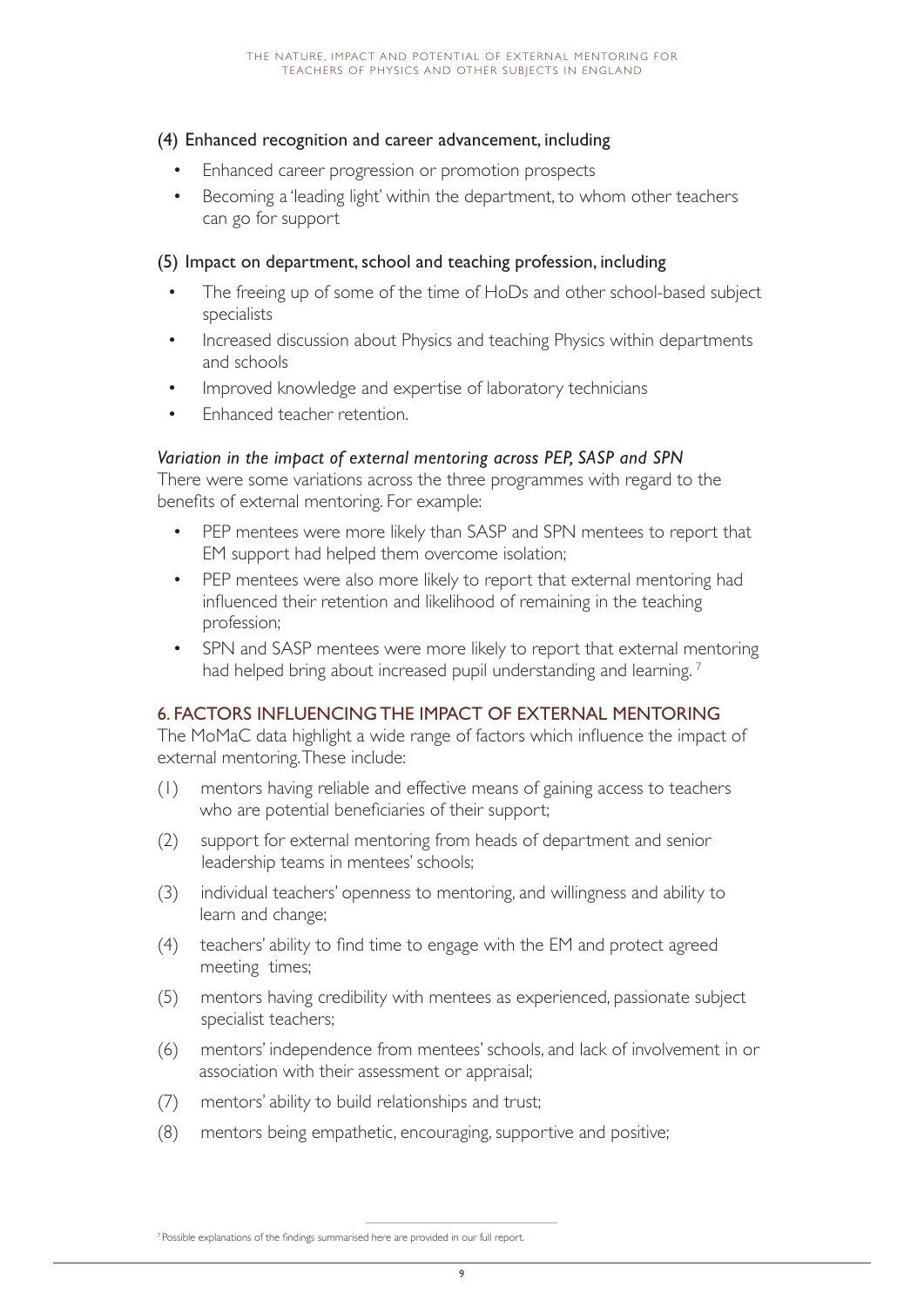- (9) opportunities for one-to-one, face-to-face interaction between mentors and mentees;
- (10) mentors having sufficient time to engage with teachers and flexibility to be able to respond swiftly to requests for support;
- (11) mentors' geographical proximity to mentees;
- (12) mentors' ability and willingness to tailor support to individual trainee/teacher needs;
- (13) mentors' ability to facilitate and help mentees appreciate the importance of investing in peer networking and support;
- (14) mentors' ability to facilitate mentees' access to a bank of appropriate resources for teaching;
- (15) mentors' willingness and ability to be proactive in establishing and maintaining contact with mentees;
- (16) the provision of appropriate opportunities for the preparation and support of mentors.8

## 7. THE POTENTIAL DEMAND FOR EXTERNAL MENTORING AMONGST PRIMARY AND SECONDARY TEACHERS OF ALL SUBJECTS

While the findings presented above all relate to EM support for teachers of physics, our analyses of data generated from a relatively small sample of mentors and mentees associated with the chemistry SASP programme suggest that that there were no substantive differences between the experiences of external mentoring of teachers of secondary chemistry and secondary physics who were following SASP programmes. In addition, the responses to our survey questions of a national sample of primary and secondary school teachers suggest that:

- there is a demand for external mentoring beyond secondary teachers of physics associated with the PEP, SASP and SPN programmes, and beyond secondary teachers of physics in general; and
- many of the factors which encouraged or restricted the take-up of PEP, SASP and SPN mentoring would be likely to attract or deter a wider population of teachers from doing the same, should the opportunity to access EM support become available to them.

#### *The potential demand for external mentoring beyond secondary teachers of physics*

As shown in Table 3, around half of both primary and secondary school teachers who responded to our survey questions said they felt they might benefit from the support of an external mentor for at least one of the subjects that they teach.

<sup>&</sup>lt;sup>8</sup> A more comprehensive account of factors influencing the impact of external mentoring, together with supporting evidence, is provided in our full report.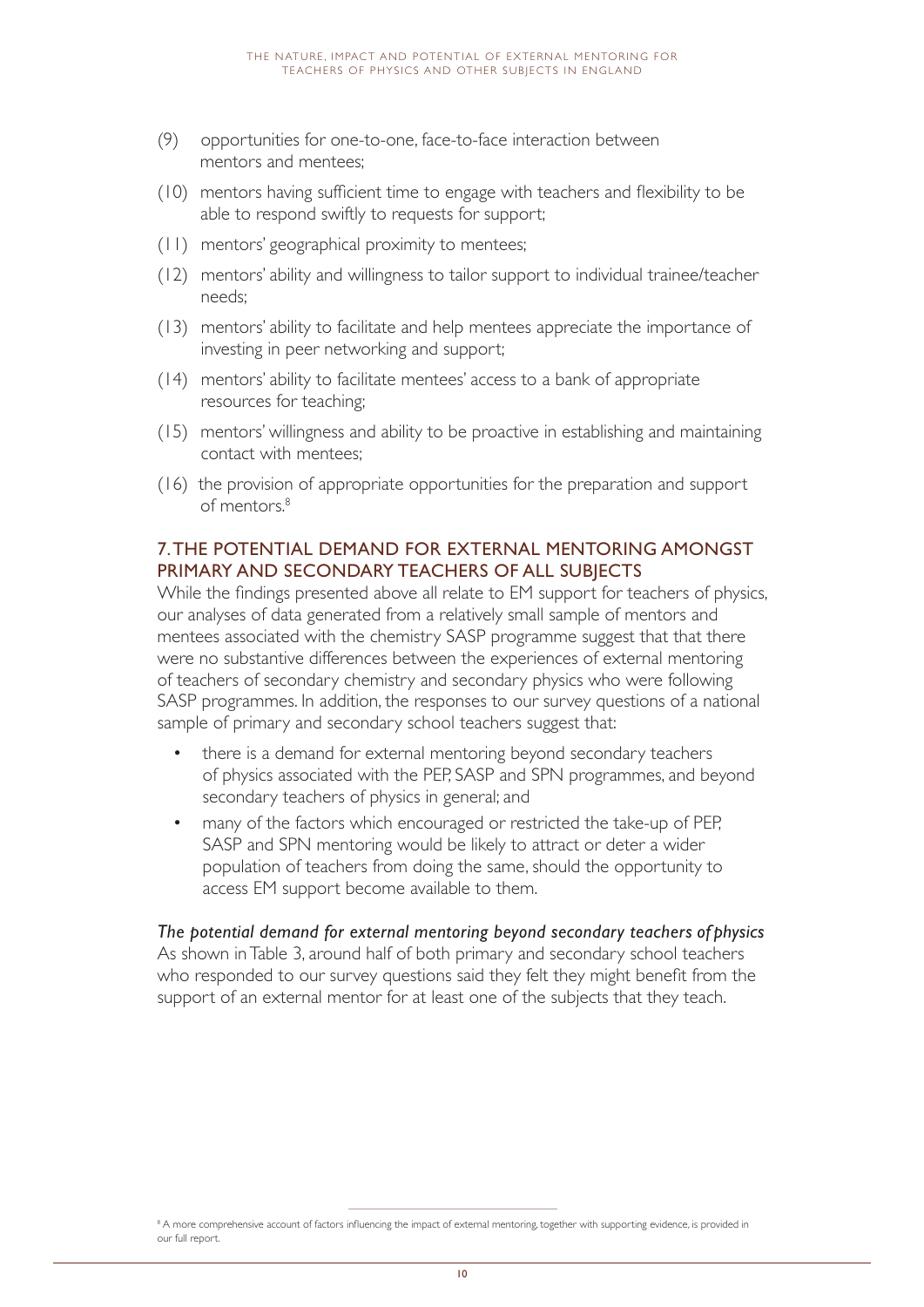#### Table 3 Did respondents feel they might benefit from the support of an external mentor?

|           |     | Yes for one or more<br>subjects | No and/or not sure |            | Total no. of respondents |  |
|-----------|-----|---------------------------------|--------------------|------------|--------------------------|--|
|           | %   | Weighted %                      | %                  | Weighted % |                          |  |
| Primary   | 49% | 49%                             | 51%                | 51%        | 814                      |  |
| Secondary | 49% | 50%                             | 51%                | 50%        | 698                      |  |

Respondents who stated that they would like an external mentor for one or more subjects were treated as "yes" overall, while respondents who did not say "yes" for any subject were treated as "no and/or not sure" overall.

#### Amongst secondary teachers:

- teachers of some subjects were more likely than those of others to indicate that they might benefit from the opportunity to access EM support; and
- teachers of the main science subjects (physics, biology and chemistry) were amongst those least likely to state that they felt they might benefit; though
- no less than a quarter of respondents for any subject gave a positive response; while, for example,
- over a half of performing arts and ICT teachers indicated that they might benefit from the support of an EM.

Amongst primary school teachers, there was little variation by subject, with just under two-fifths of respondents stating that they felt they might benefit from having an EM for each subject area considered – science, English and mathematics.

For secondary teachers, it might have been expected that respondents who had not studied a subject as a major component of an undergraduate or postgraduate degree level would be more likely than those who had done so to feel they would benefit from EM support for teaching that subject. Our analysis reveals that:

- this was the case for some subjects (e.g. performing arts, biology, history, ICT and mathematics) but not others (e.g. physics, chemistry, English, geography, and RE);
- overall, teachers who had not studied as a major component of a first or postgraduate degree a subject that they were teaching, were not more likely than those who had done so to indicate that they might benefit from the support of an external mentor for that subject.

Responses to the question of whether respondents felt they might benefit from the support of an EM were differentiated by:

- number of years in teaching with both primary and secondary respondents who had been teaching for a maximum of five full years significantly more likely to state that they would like an EM for one or more subjects than those who had been in their career for a longer period; and
- gender with women more likely than men to indicate that they might benefit from the opportunity to access external mentor support (though this is statistically significant for primary but not secondary teachers).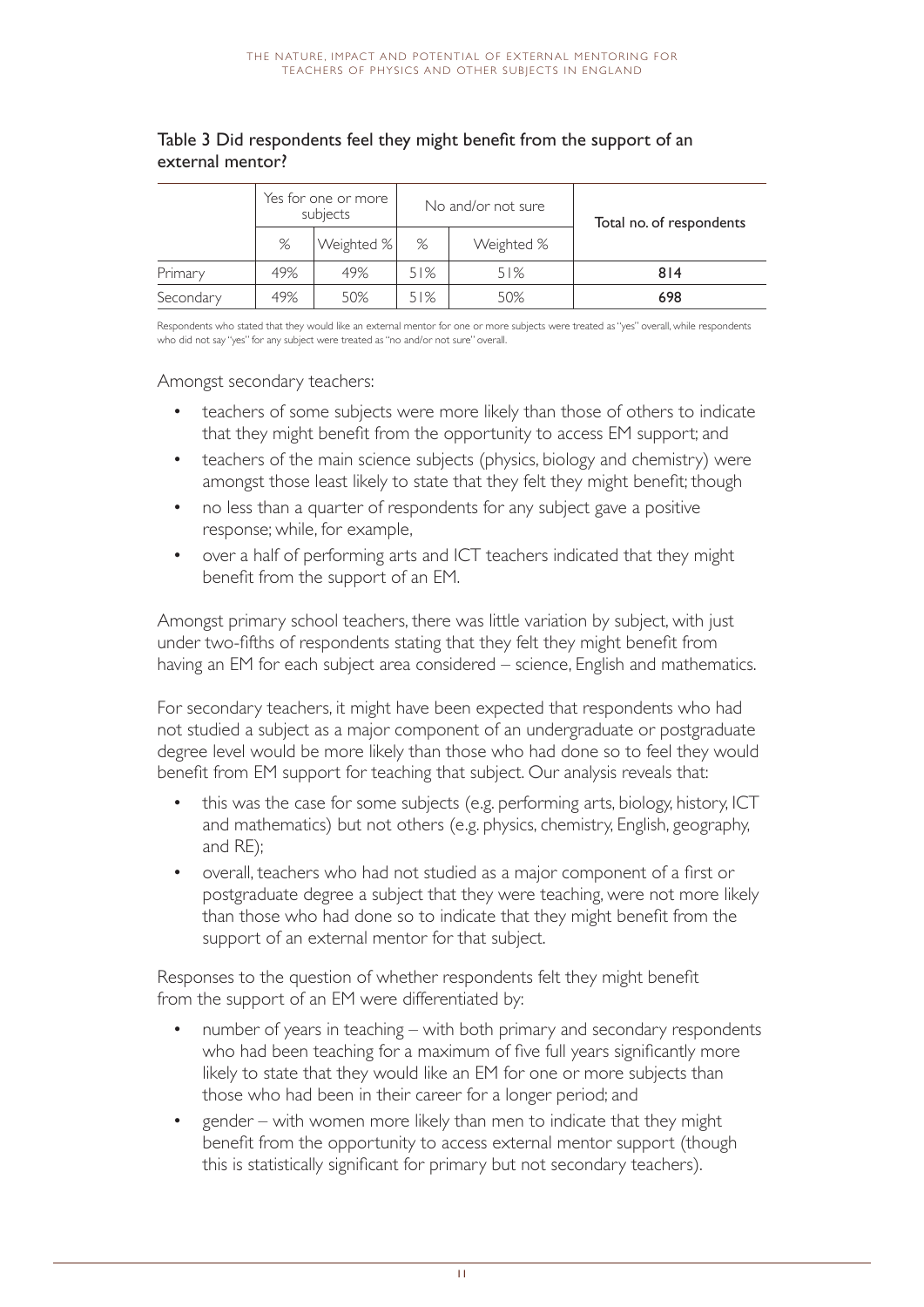# *Factors which might encourage teachers to take up EM support*

Table 4 shows the considerations listed as likely to prompt teachers to seek the support of an EM by both primary and secondary respondents who indicated they would like EM support for at least one subject. There were no statistically significant differences between the responses to this question of primary and secondary teachers. The most frequently stated responses, each given by over half of both primary and secondary respondents who indicated that they might benefit from an EM for at least one subject, were:

- I would welcome additional support to develop my subject pedagogy;
- I would welcome additional support to develop my subject content knowledge;
- I would welcome additional support to facilitate access to or help with teaching resources or equipment.

Amongst secondary respondents, teachers of physics who indicated that they would benefit from EM support were significantly more likely than those of other subjects to state that the *lack of a subject specialist in their school* would encourage them to seek EM support, were it to become available (p<0.05):

almost three in five teachers of physics give this response, compared to an average of fewer than one in five teachers of other subjects.

Both secondary and primary school teachers who had been in teaching for no more than five full years were statistically more likely than more experienced teachers to state that they might be prompted to take up EM support by each the following factors:

- 'I would welcome additional support to develop my subject pedagogy';
- 'I would welcome additional advice or guidance regarding career progression'.

In addition, secondary teachers who had not been teaching for more than five full years were also statistically more likely than those who had been teaching for a longer period to state that they would *welcome additional support to develop their subject content knowledge.*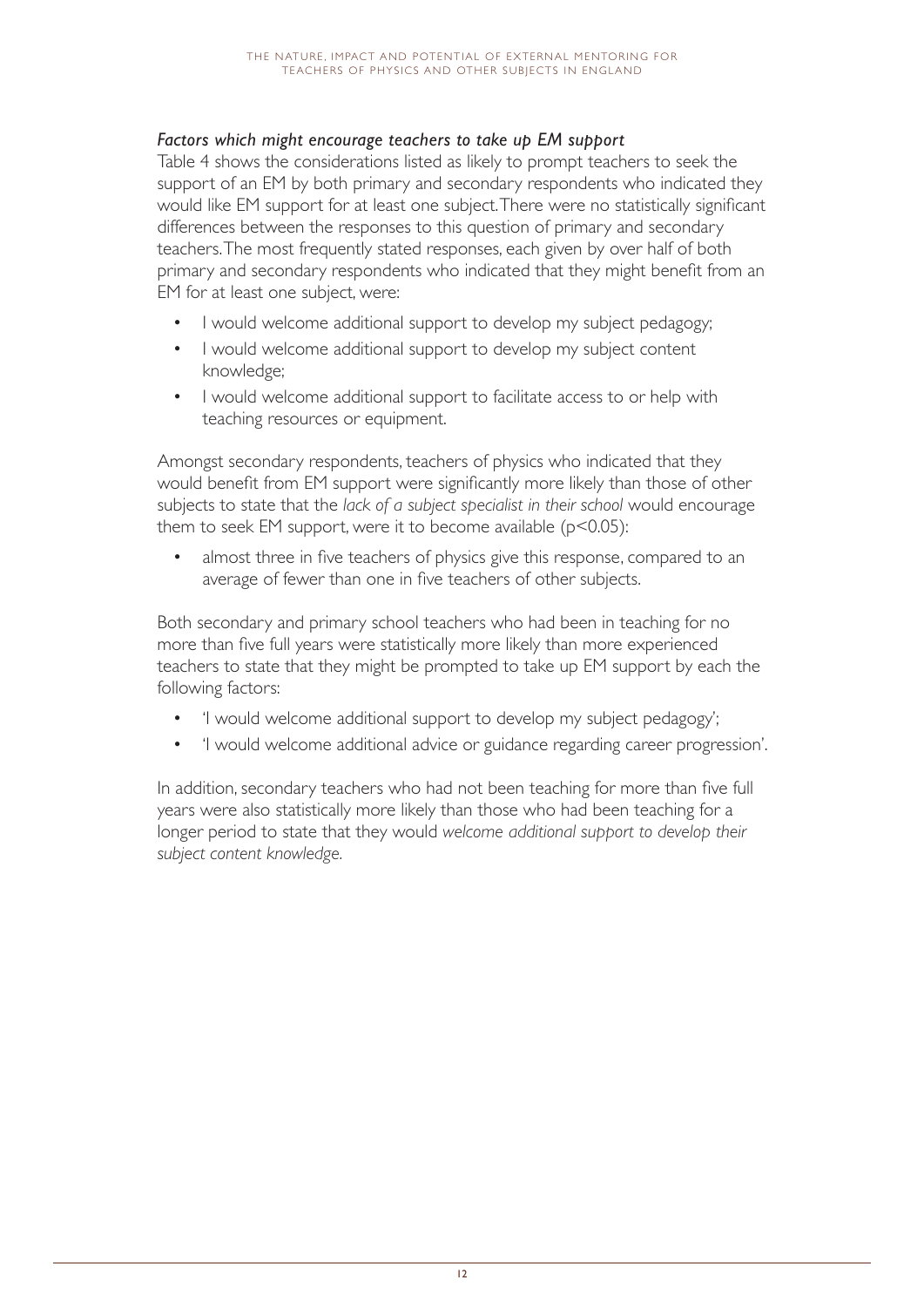|                                                                                                               | Secondary (n=335) |            | Primary (n=420) |            |
|---------------------------------------------------------------------------------------------------------------|-------------------|------------|-----------------|------------|
|                                                                                                               | %                 | Weighted % | %               | Weighted % |
| I would welcome additional support to develop my<br>subject pedagogy                                          | 62%               | 62%        | 68%             | 69%        |
| I would welcome additional support to develop my<br>subject content knowledge                                 | 61%               | 62%        | 62%             | 63%        |
| I would welcome additional support to facilitate<br>access to or help with teaching resources or<br>equipment | 54%               | 53%        | 55%             | 57%        |
| I would welcome additional support to develop<br>general pedagogical techniques (teaching<br>methodologies)   | 45%               | 48%        | 47%             | 48%        |
| I would welcome an independent perspective on<br>some issues                                                  | 43%               | 43%        | 45%             | 45%        |
| I would welcome additional advice or guidance<br>regarding career progression                                 | 27%               | 28%        | 22%             | 22%        |
| Lack of a subject specialist in school                                                                        | 22%               | 23%        | 33%             | 33%        |
| I would welcome additional support for my emotional<br>wellbeing                                              | 22%               | 21%        | 19%             | 20%        |
| General lack of support in school                                                                             | 20%               | 21%        | 12%             | 13%        |
| Lack of collaborative ethos in schools                                                                        | 17%               | 17%        | 13%             | 14%        |
| Performance management and/or other issues can<br>make it hard to talk about difficulties within school       | 17%               | 17%        | 12%             | 12%        |
| Pressure to conform to the school's teaching and<br>learning models                                           | 16%               | 16%        | 17%             | 17%        |
| Issues with a school mentor or line manager                                                                   | 10%               | 11%        | 7%              | 8%         |

#### Table 4 Considerations that might prompt respondents to seek EM support (all subjects)

Includes respondents who stated that they would like an EM for one or more subjects.

*Factors which might prevent or discourage teachers from taking up EM support* Survey respondents who indicated that they would not wish to seek the support of an EM, were it to be available, were asked what considerations might deter them from doing so. There were no statistically significant differences between the responses of primary and secondary phase teachers, amongst whom the most frequently given responses were:

- 'I am sufficiently confident about my teaching and subject knowledge'; and
- 'I am able to access any support that I need within my school and/or from other sources'; whilst
- around a third of respondents stated that they did not feel they would have sufficient time to engage with an EM, given existing commitments (see Table 5).

Whilst only a small minority of teachers gave the response 'It wouldn't look good to have to ask for help', respondents were also give the opportunity to list 'other' considerations in addition to the items listed, and the responses suggested that a concern for what others might think if they were to seek the support of an EM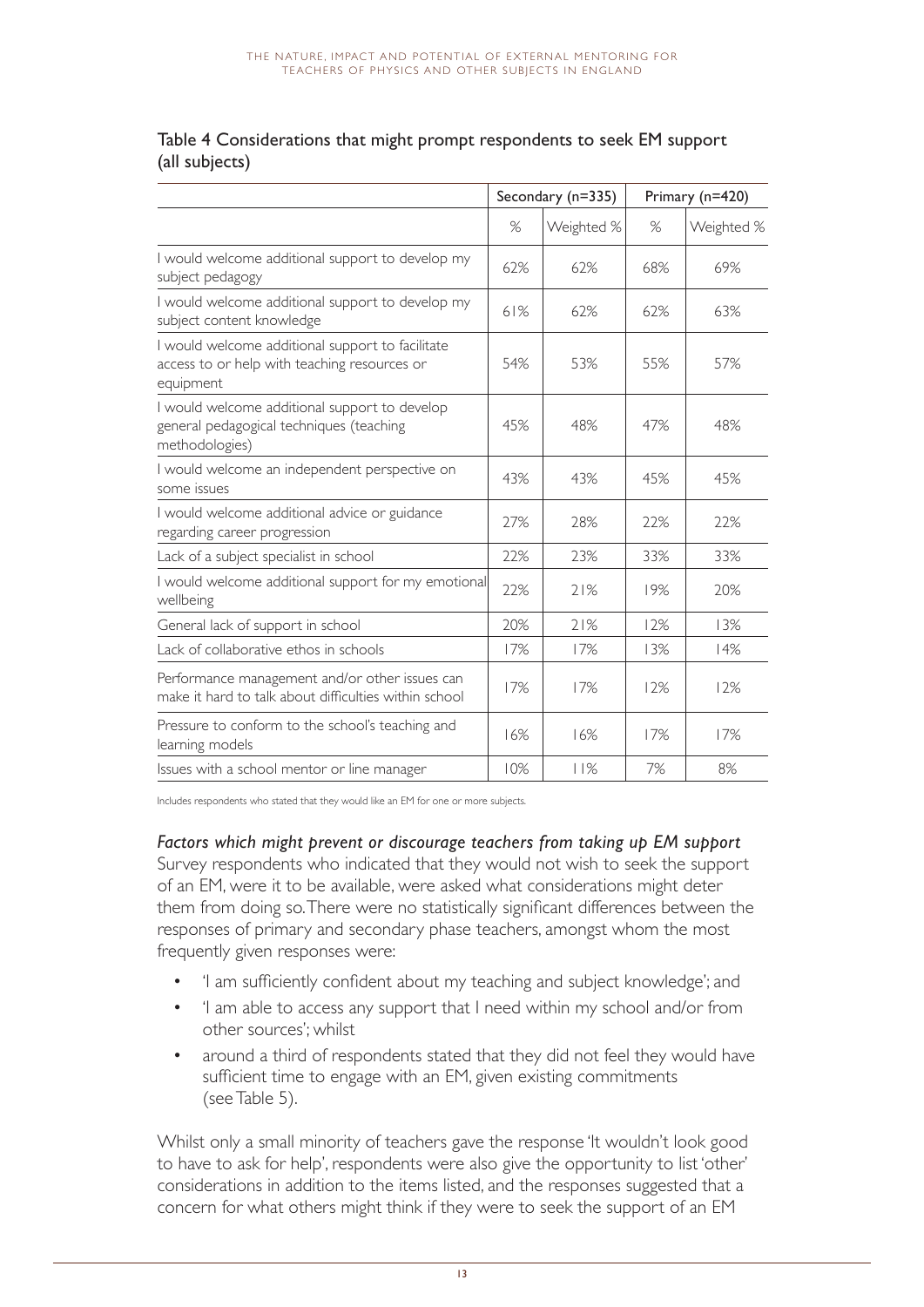was a serious issue for at least some teachers. According to one respondent:

In the current climate, the wrong sort of head might use this as evidence that I wasn't *performing adequately.*

Some respondents giving 'other' responses indicated that while they did not feel the need to access the support of an EM at the time of the survey, they might potentially do so at some point in the future, if for example, they were to teach the subject in question to a higher level. Others suggested that EM support could be beneficial for some of their colleagues:

I am not implying that I would not see the value in this, more that for me, at my stage *in my career and with the links I already have in the teaching community I do not feel it is appropriate. I feel strongly there are teachers [for whom] this could be a really valuable CPD resource.*

# Table 5 Factors that might discourage respondents from seeking EM support (all subjects)

|                                                                                            | Secondary (n=371) |            | Primary ( $n=440$ ) |            |
|--------------------------------------------------------------------------------------------|-------------------|------------|---------------------|------------|
|                                                                                            | %                 | Weighted % | %                   | Weighted % |
| am sufficiently confident about my teaching and<br>subject knowledge                       | 82%               | 81%        | 73%                 | 73%        |
| I am able to access any support that I need within my<br>school and/or from other sources  | 60%               | 59%        | 63%                 | 63%        |
| I do not feel I would have sufficient time to engage<br>with EM given existing commitments | 36%               | 36%        | 32%                 | 31%        |
| It wouldn't look good to have to ask for help                                              | 3%                | 3%         | 2%                  | 2%         |

# 8. CONCLUSIONS AND RECOMMENDATIONS

#### *Teachers of secondary physics*

The evidence of the MoMaC research suggests that external mentoring support for non-specialist teachers of physics in secondary schools has had a significant impact on those teachers, with related benefits for their pupils, schools and the education system. We have seen, for example, that external mentoring has helped produce more informed, more adventurous and more committed teachers of physics who are 'not just teaching by the book' and who are more likely to remain in teaching. The potential long term impact should not be underestimated: improved physics teaching and more engaged pupils today can lead to more able physicists and teachers of physics in the future.

All of this provides a strong case for funding programmes of external mentoring not merely for teachers following subject enhancement programmes such as PEP and SASP, but for non-specialist secondary teachers of physics (including trainee teachers) more generally. This argument is strengthened in relation to non-specialist teachers of physics who do not have access to the support of a subject specialist within their schools, though we have shown that teachers who do have such access can nevertheless also reap significant rewards from the opportunity to access specialist *external* support.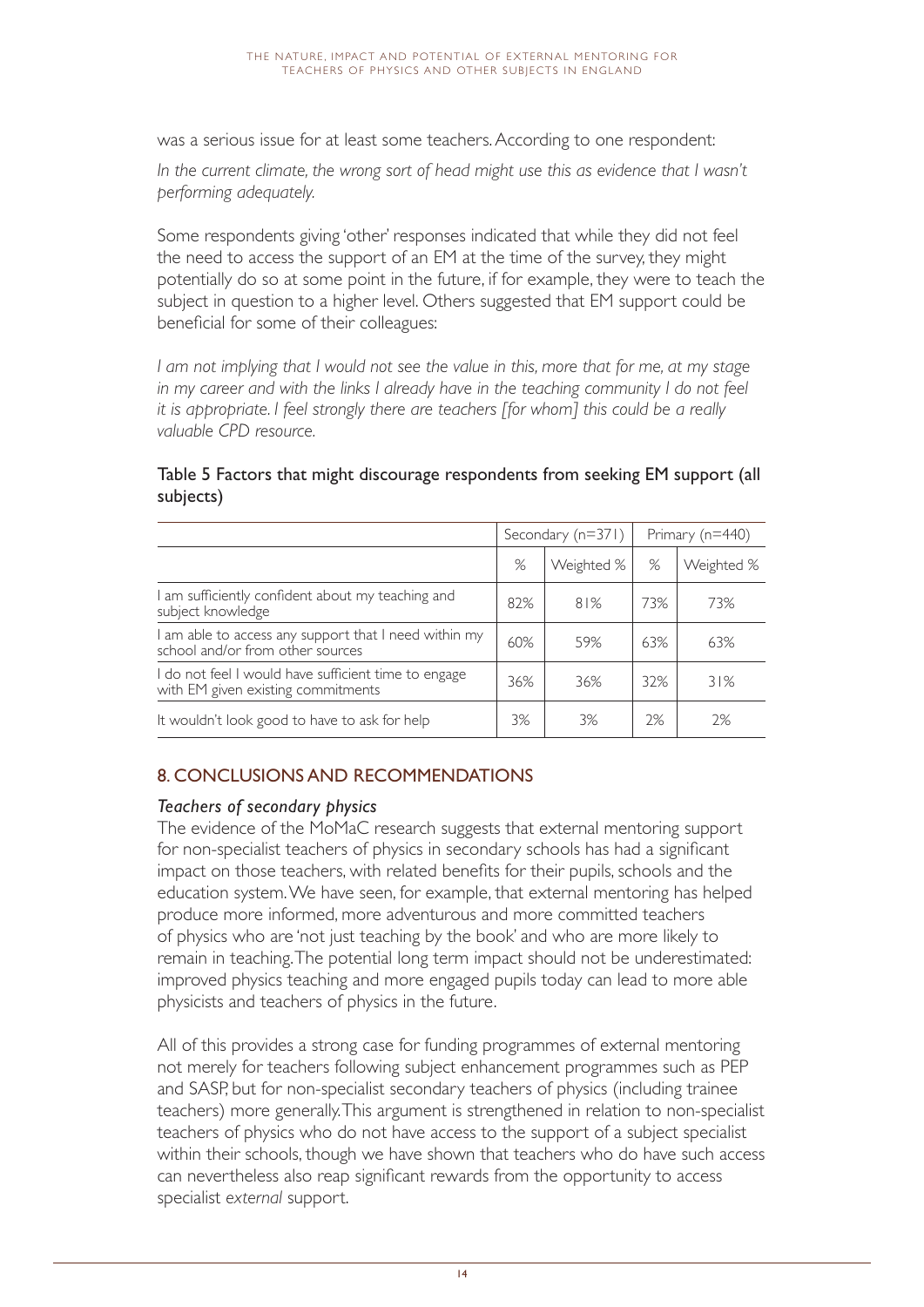#### *Other teachers and priority areas*

While most evidence from the present study relates to non-specialist secondary teachers of physics, our analyses of data relating to a relatively small sample of chemistry SASP participants and a relatively large survey sample of primary and secondary teachers of a range of subjects, suggest that the potential demand for and benefits of external mentoring apply to a much wider audience. However, although the introduction of external mentoring for all teachers might well prove a profitable investment in teacher professional development, its widespread adoption does not seem feasible at the present time, given financial constraints. In these circumstances, we recommend that the following groups of teachers are regarded as priority cases:

- (1) secondary teachers of physics and other *shortage subjects*;
- (2) *non-specialist secondary teachers of all subjects* i.e. those teaching a subject that they have not studied as a major component of an undergraduate or postgraduate degree course;
- (3) *beginning (trainee, newly and recently qualified) teachers* in both primary and secondary schools;
- (4) '*single person departments*' i.e. teachers who are the only ones in their schools teaching a particular subject;
- (5) teachers employed in *challenging secondary schools with a high staff turnover.*

While external mentor support could potentially help teachers in each of these categories to experience a wide range of benefits (see Section 5 above), particular kinds of EM support and impact would be particularly apposite for particular groups. For example, EM support:

- would help secondary schools in general to retain teachers of shortage subjects;
- would help secondary schools facing challenging circumstances to retain more teachers of any subject;
- would help non-specialist teachers of any subject improve their subject content knowledge and subject pedagogy;
- would help many beginner teachers and teachers working in single person departments to overcome professional isolation;
- would help beginning teachers to improve their general pedagogy, such as classroom and behaviour management, and support them in negotiating the demanding but important early career transitions from trainee to NQT and NQT to recently qualified teacher (RQT).<sup>9</sup>

<sup>9</sup> Further and more specific recommendations are provided in Chapter 8 of the accompanying full report.